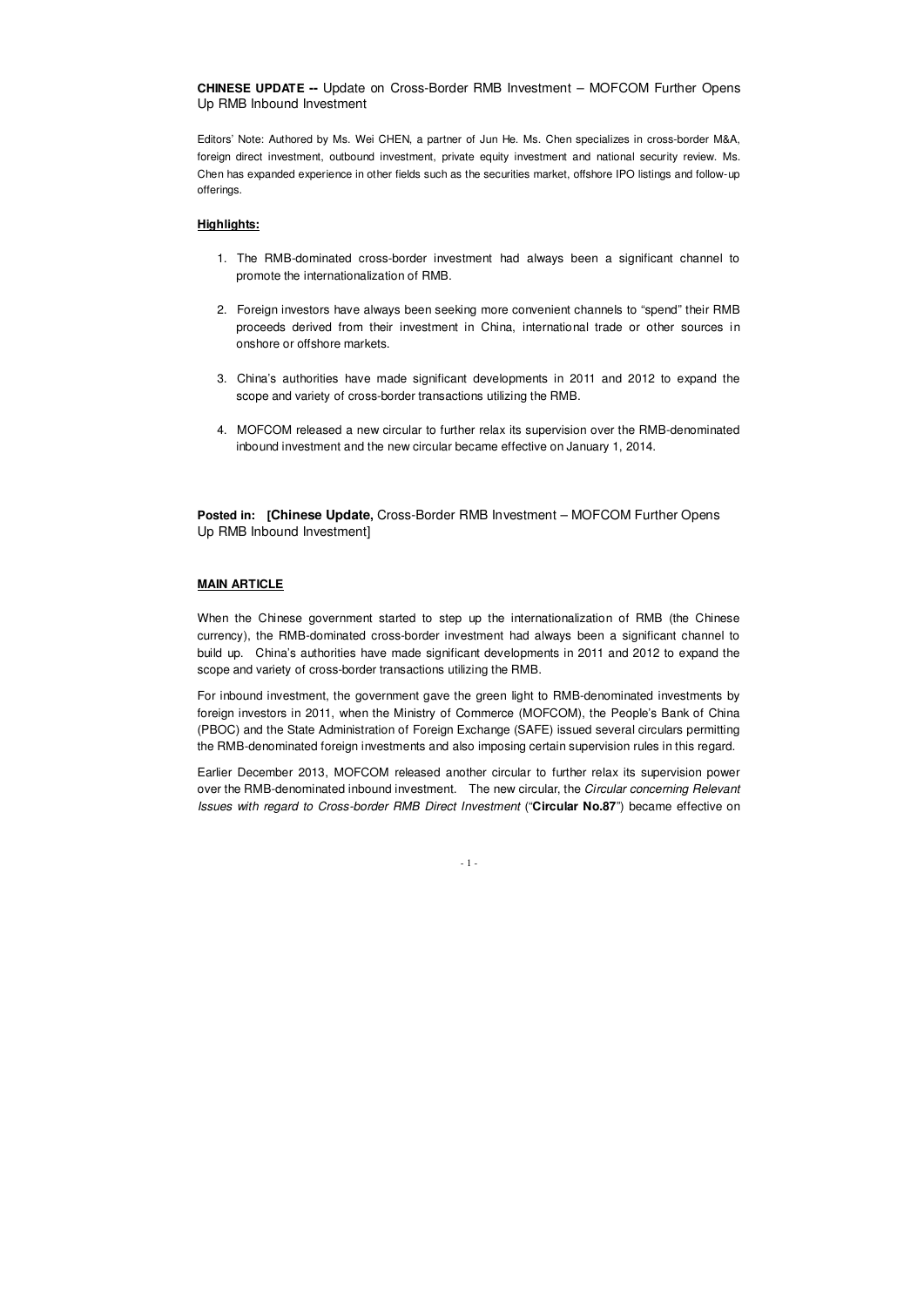January 1, 2014. The new circular supersedes the two previous regulations<sup>1</sup> issued by MOFCOM governing this area.

# **I. Highlights of Circular No.87**

Circular No.87 is in a rather short form by having seven articles only, with the following highlights.

- 1. Foreign Investor; Source of Offshore RMB and Investment Channel
	- Foreign Investor has been defined to include investors from Hong Kong, Macau and Taiwan;
	- Source of Offshore RMB: any RMB legally gained offshore;
	- Investment Channel: establishment of new enterprises; subscription in existing enterprises; acquisition of domestic enterprises and other foreign direct investment activities.
- 2. Approval Authority and Procedures
	- The currently effective laws and regulations governing the foreign investment are applicable to transactions dominated by either foreign currency or RMB, and therefore, RMB-dominated foreign investments should go through the approval procedures same as those for the foreign currency dominated transactions.
- 3. Restriction

 $\overline{a}$ 

- The offshore RMB cannot be invested, either directly or indirectly, in negotiable securities or financial derivatives (except for the strategic investment in public companies);
- The offshore RMB cannot be used for offering entrusted loans.
- 4. Special Items marked on the MOFCOM Approval
	- MOFCOM and its local agencies should specify the following in their approvals, (i) "invested by offshore RMB", (ii) the amount of the RMB investment, and (iii) investment restrictions.
- 5. Change of Currency used for Inbound Investment
	- If the foreign investor intends to change the dominated currency in its investment from foreign currency to RMB, MOFCOM approval on the change of the joint venture contract and the articles of association will be no longer required. Instead, the foreign investor may directly go through the procedures of company registration, opening of a bank account and others with the relevant authorities, following its MOFCOM approval on the foreign currency dominated transaction.
- 6. Re-investment by using RMB derived from Onshore
	- Where the foreign investor uses its onshore RMB which may be derived from the dividend distribution, sale of equity interest/shares, reduction of capital contribution, liquidation or early exit from investment, the relevant existing regulations should still be followed.

<sup>&</sup>lt;sup>1</sup> *Circular of the MOFCOM regarding the Relevant Issues in relation to Cross-border RMB Direct Investment* (Shang Zi Han [2011] No.889) and *Circular of MOFCOM concerning Relevant Issues in relation to MOFCOM System regarding Administration on*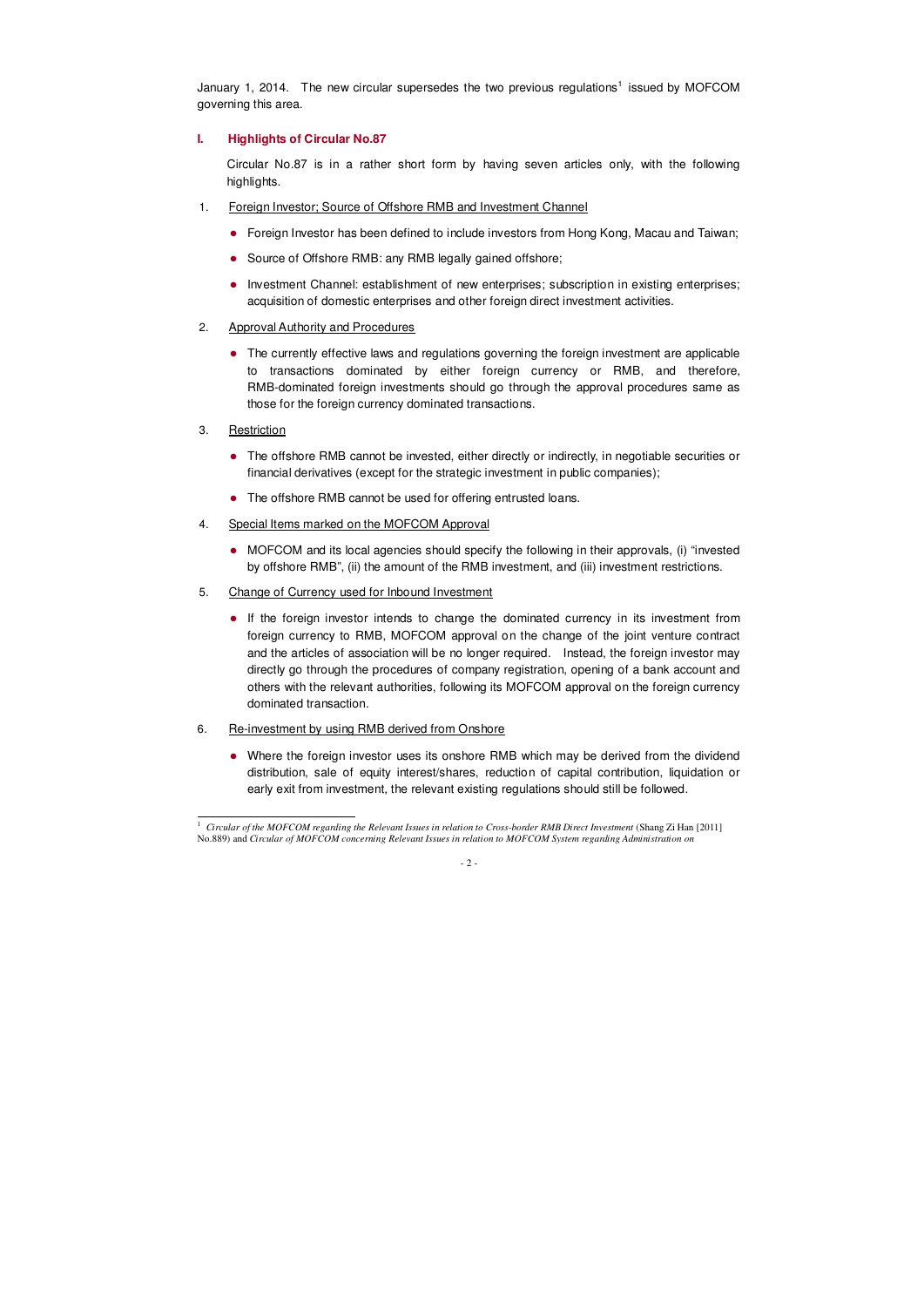### **II. Further Opening-Up by Circular No.87**

Circular No. 87 further opens up the RMB inbound investment from the following aspects.

# 1. Removal of Restrictions on Investment Scale and Sectors

Under the previous regulatory regime, if the inbound RMB investment falls within the following circumstances, the investment should be finally approved by MOFCOM at the central level:

- (1) The amount of RMB used for an investment reaches RMB 300 million;
- (2) Investment in sectors such as financing guarantee, financing lease, micro-loan and auction;
- (3) Investment in foreign invested holding companies, foreign invested venture capital companies or foreign invested equity investment enterprises; or
- (4) Investment in sectors that are subject to macro-economic control of the State such as cement, steel and iron, electrolytic aluminum and ship building.

Circular No.87 has removed the aforesaid restrictions on the scale and sectors, which is the most notable opening-up by this Circular.

## 2. Expansion of Offshore RMB Sources

The previous regulations have listed three legitimate sources of the offshore RMB, i.e., (i) RMB proceeds derived from cross-border trading activities; (ii) RMB proceeds derived onshore from the dividend distribution, sale of equity interest/shares, reduction of capital contribution, liquidation or early exit from investment, and legitimately remitted out of China; and (iii) RMB funds gained offshore through legitimate channels including issuance of RMB share or RMB bond.

Circular No.87 does not exemplify or restrict the sources of the "legally gained offshore RMB". Upon Circular No. 87, any legally gained offshore RMB may be used for inbound investment, regardless of whether obtained through cross-border trade, investment proceeds from China, currency exchange, issuance of RMB share or bond, or any other means.

3. Cancellation of Approval on Change of Currency used for Inbound Investment

Under the previous regulatory system, if a foreign investor intends to change the dominated currency for its inbound investment from foreign currency to RMB, the foreign investor should obtain the approval from MOFCOM or its local agency.

The said approval has been removed by the Circular No.87. In this sense, the foreign investor is able to directly go through the procedures of company registration, opening of a bank account and others with the relevant authorities, with no need to obtain a prior MOFCOM approval on change of dominated currency.

#### **III. Comments**

 $\overline{a}$ 

*Cross-border RMB Direct Investment* (Shang Ban Zi Han [2011] No.1171).